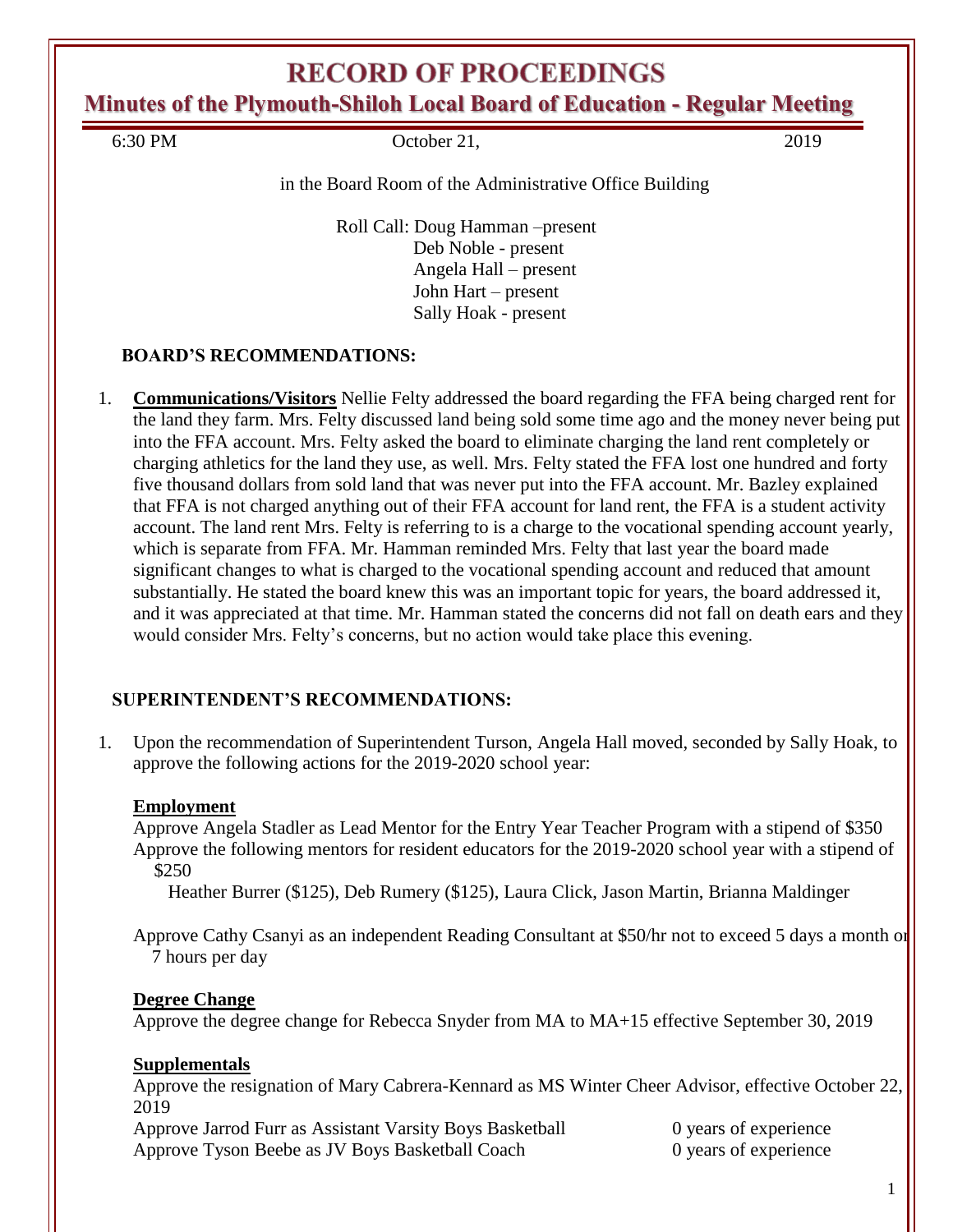# **RECORD OF PROCEEDINGS**

# **Minutes of the Plymouth-Shiloh Local Board of Education - Regular Meeting**

| Tinutes of the Plymouth-Shiloh Local Board of Education - Regular Meeting                                         |                        |
|-------------------------------------------------------------------------------------------------------------------|------------------------|
| 6:30 PM<br>October 21,                                                                                            | 2019                   |
| Approve Jason Conley as 8 <sup>th</sup> Grade Boys Basketball                                                     | 0 years of experience  |
| Approve Brent Shepherd as 7 <sup>th</sup> Grade Boys Basketball                                                   | 0 years of experience  |
| Approve Junior Irven as 8 <sup>th</sup> Grade Girls Basketball                                                    | 1 year of experience   |
| Approve Rick Reeder as 7 <sup>th</sup> Grade Girls Basketball                                                     | 12 years of experience |
| Approve Junior Irven as Head Varsity Softball Coach                                                               | 0 years of experience  |
| Approve Amanda Rader as Girls in Motion Leader                                                                    | 0 years of experience  |
| <b>Classified Employment</b>                                                                                      |                        |
| Approve the employment of April Isaac as café worker, up to 4 hours per day, effective September 17,              |                        |
| 2019 through October 21, 2019, at the substitute café worker rate, on a timecard basis                            |                        |
| Approve a one (1) year contract for April Isaac as cafeteria worker, step 0 of the approved salary                |                        |
| schedule, effective October 22, 2019                                                                              |                        |
| <b>Classified Substitutes</b>                                                                                     |                        |
| Approve Amber Smith to the classified substitute list as aide pending completion of background check              |                        |
| and issuance of Educational Aide Permit w/ ESEA qualification                                                     |                        |
| Approve Catherine Whittington to the classified substitute list for cafeteria and aide pending                    |                        |
| completion of background check and issuance of Educational Aide Permit w/ ESEA qualification                      |                        |
|                                                                                                                   |                        |
| <b>Tutor</b>                                                                                                      |                        |
| Approve Meredith Worthington as Before and After School Tutor at \$22.00 an hour not to exceed 5                  |                        |
| hours per week                                                                                                    |                        |
| Approve Aaron Weltlin as HS Tutor at \$22.00 an hour not to exceed 5 hours per week                               |                        |
| Approve Amanda Stephens as Elementary Tutor at \$22.00 an hour not to exceed 5 hours per week                     |                        |
|                                                                                                                   |                        |
| <b>Prom</b><br>Approve the 2020 Junior/Senior Prom on April 25, 2020 to be held at Plymouth Shiloh Elementary and |                        |
| the after prom to be held at Plymouth High School                                                                 |                        |
|                                                                                                                   |                        |
| Vote: Yeas; Hall, Hoak, Hamman, Noble, Hart. Nays; None. Motion carried.                                          |                        |
|                                                                                                                   |                        |
| 2.<br><b>Other</b> Mr. Turson showed the board a thank you card sent from the Band thanking them for the new      |                        |
| uniforms. Mr. Turson said the band continues to improve and credited the Majorettes and Flag Corp for             |                        |
| their outstanding performances, as well. Mr. Turson also asked the board about a possible path to get             |                        |
| restrooms at the alumni field complex. Mr. Turson asked if he had their permission to go to an athletics          |                        |
| booster club meeting to discuss partnering on the restrooms to explore and discuss options. The board             |                        |
| gave Mr. Turson permission to attend the meeting and pursue those options.                                        |                        |
| <b>TREASURER'S RECOMMENDATIONS:</b>                                                                               |                        |
|                                                                                                                   |                        |

1. Upon the recommendation of Treasurer, Gavyn Bazley, John Hart moved, seconded by Deb Noble, to approve the following:

### **Minutes & Financial Information**:

Approve the Minutes of the September 16, 2019 regular meeting Approve the Monthly Expenditures, Financial Reports. Total Expenditures for the Month of September were \$908,907.17